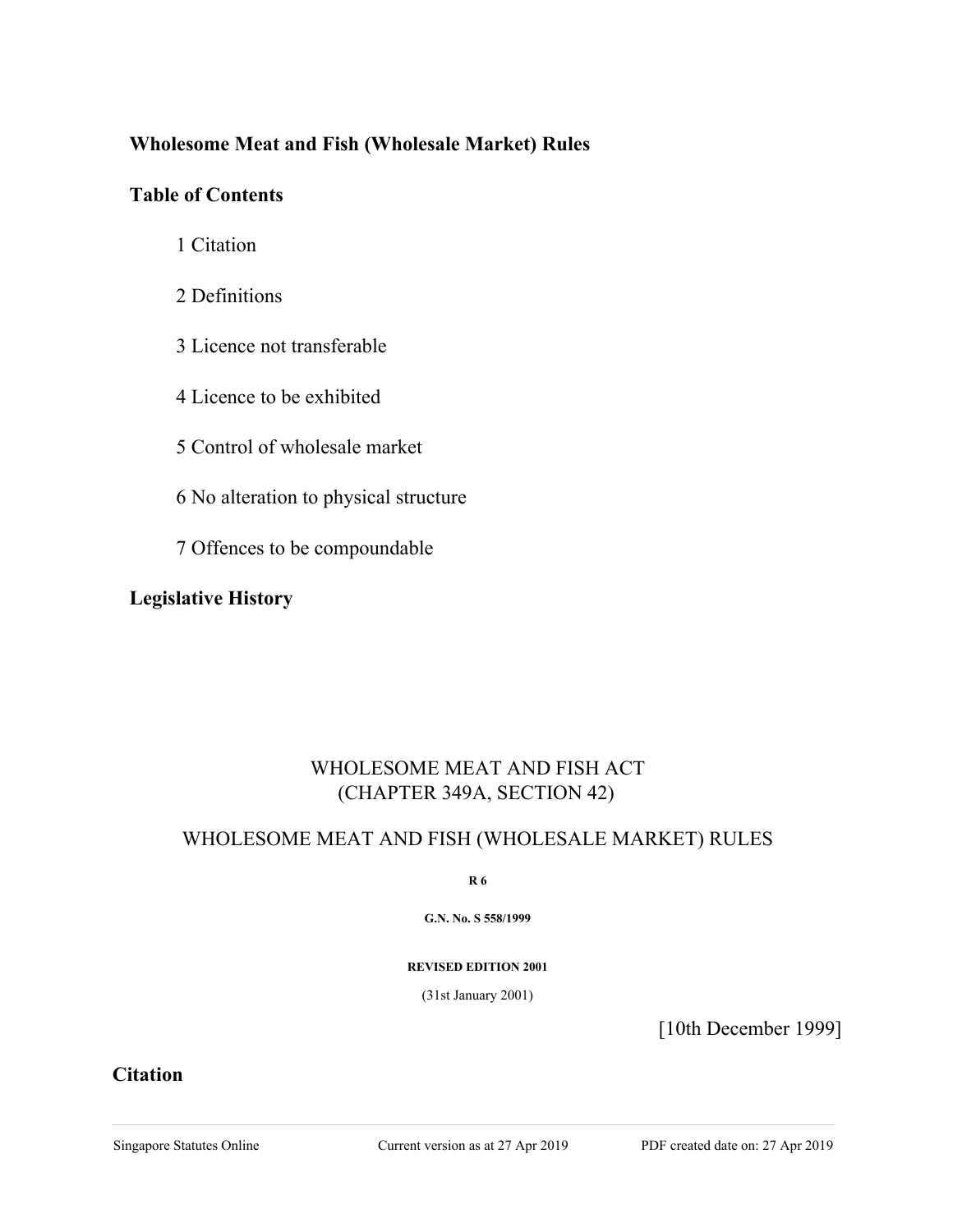**1.** These Rules may be cited as the Wholesome Meat and Fish (Wholesale Market) Rules.

## **Definitions**

**2.** In these Rules, unless the context otherwise requires —

"licence" means a licence granted by the Director-General under section 22(4) of the Act (read with section 13 thereof) authorising the person to whom the licence is granted to use any premises as a wholesale market;

"licensee" means a person who holds a valid licence.

# **Licence not transferable**

**3.**—(1) No licensee shall transfer or assign the benefit of his licence to any other person.

(2) A licensee who contravenes paragraph (1) shall be guilty of an offence and shall be liable on conviction to a fine not exceeding \$10,000.

# **Licence to be exhibited**

**4.**—(1) A licensee shall exhibit his licence in a conspicuous position in the wholesale market in respect of which the licence has been granted.

(2) A licensee who fails to comply with paragraph (1) shall be guilty of an offence and shall be liable on conviction to a fine not exceeding \$10,000.

# **Control of wholesale market**

**5.**—(1) All persons using any wholesale market shall comply with all directives that the Director-General may give from time to time for the proper control and maintenance of the wholesale market.

(2) Any person using a wholesale market who fails to comply with any directive given by the Director-General under paragraph (1) shall be guilty of an offence and shall be liable on conviction to a fine not exceeding \$10,000.

# **No alteration to physical structure**

**6.**—(1) No person shall make any alteration to any part of any wholesale market or erect any structure or place any physical obstruction whatsoever within or immediately outside the wholesale market without the prior consent of the Director-General.

(2) Any person who contravenes paragraph (1) shall be guilty of an offence and shall be liable on conviction to a fine not exceeding \$10,000.